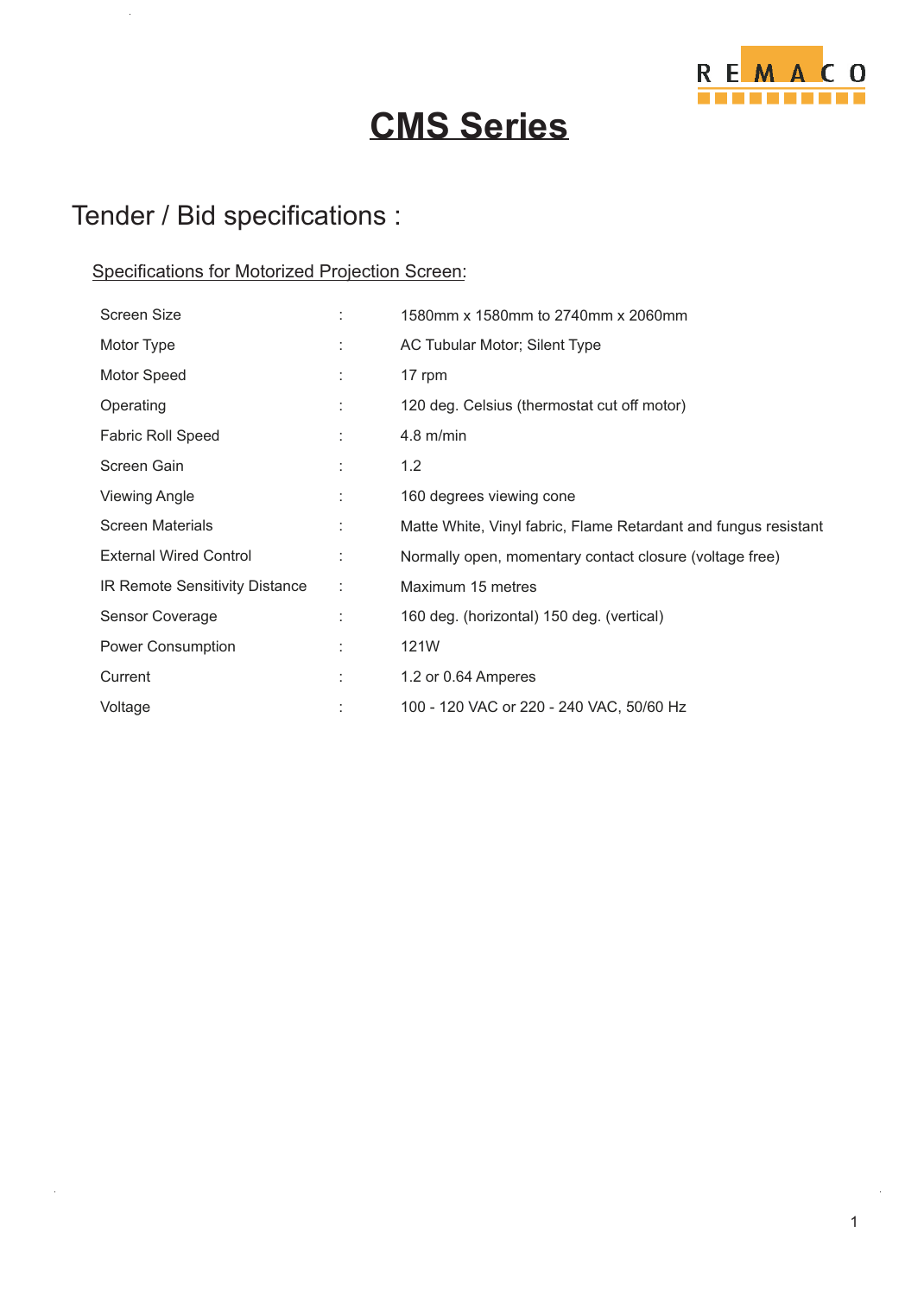

# Dimension of CMS Series Screen

### CMS-1515 to CMS-2727 Wall Mount الکا  $\overline{\phantom{0}}$ ε 16 0mScreen Casing Width = Screen Width + 120mm Screen Widt  $\lnot$ 142mmWidth el) Screen Wid Screen Mod (Depend on Model Width CMS-1515 158cm CMS-1818 183cm<br>CMS-2121 214cm CMS-2121 214cm CMS-2424 244cm CMS-2727 38mm 76mm Black Borders

#### Casing Sectional View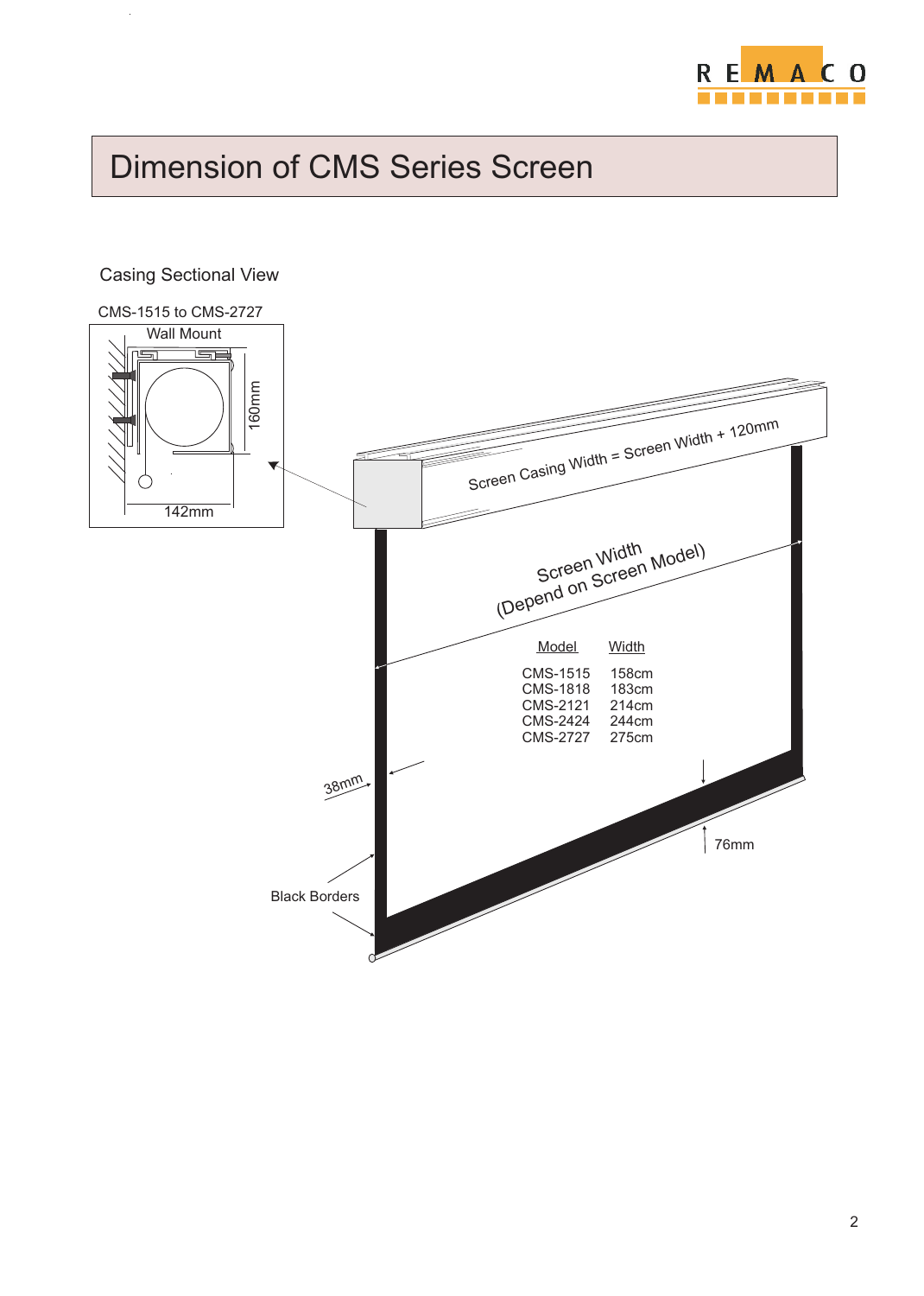

# Pelmet Mounting: Recommended Pelmet Size

### CMS Series (Standard Size)



Pelmet depth and height (Minimum)

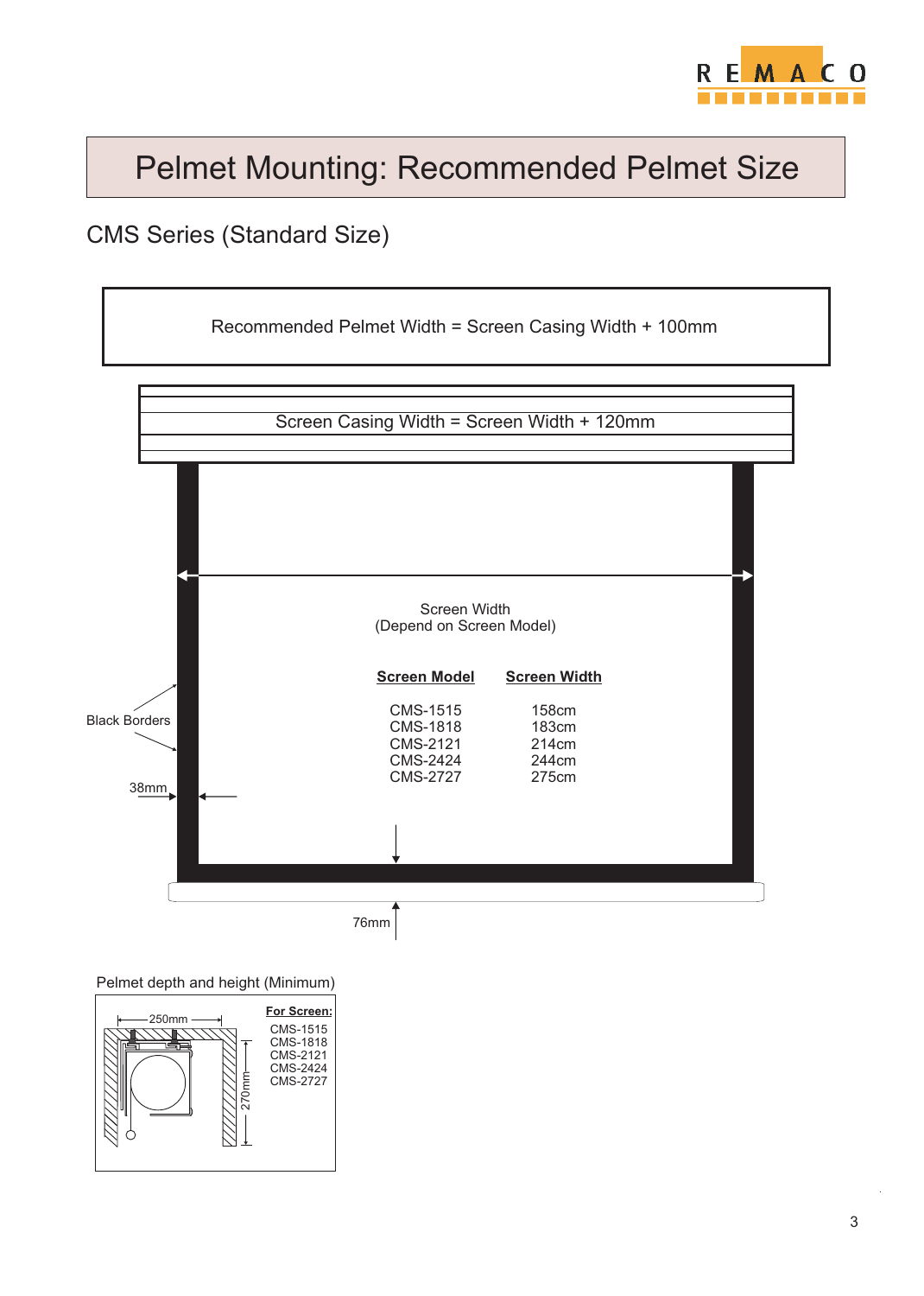

## Pelmet Mounting: Recommended Pelmet Size

### CMS Series (HDTV Format)



Pelmet depth and height (Minimum)